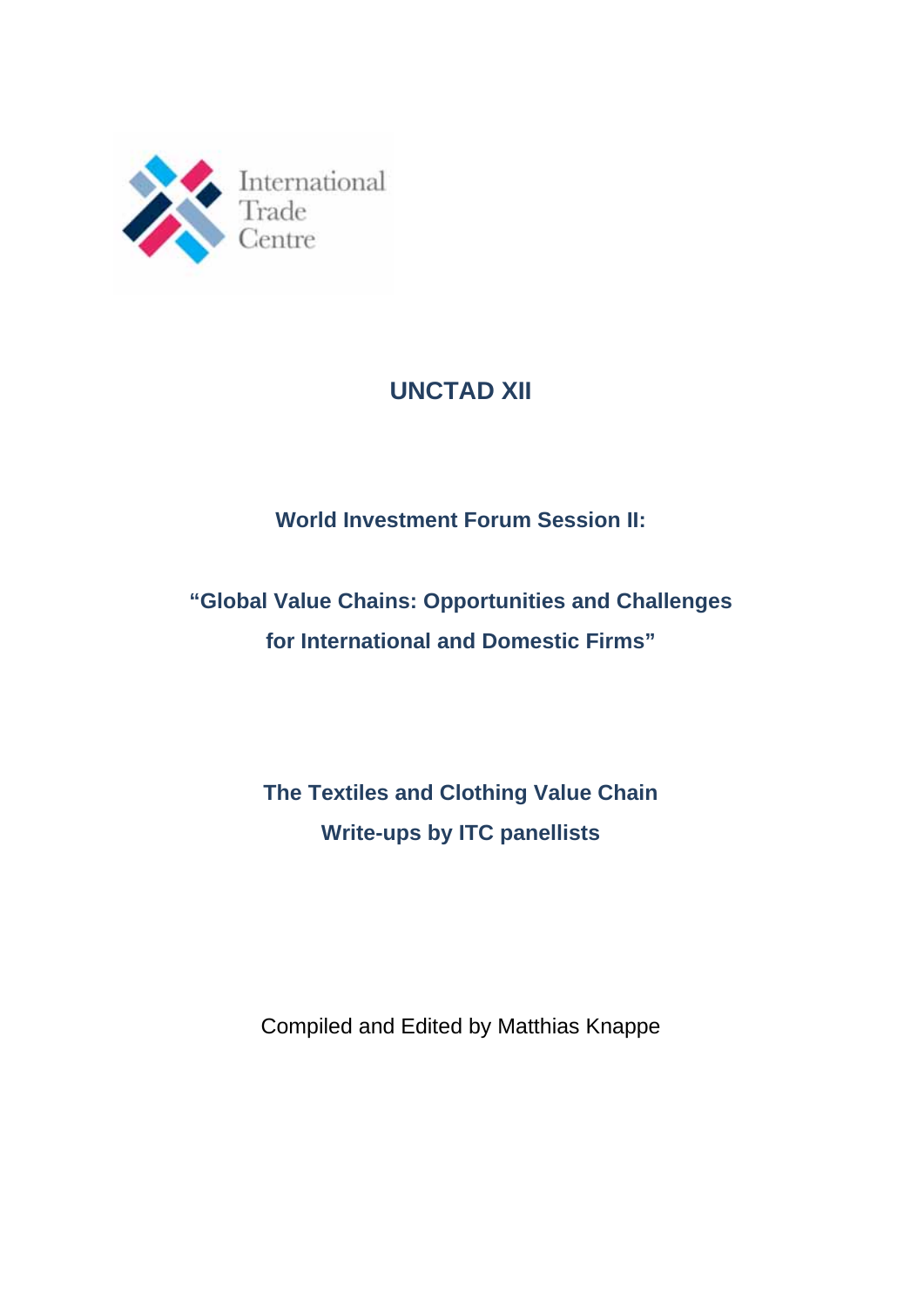#### **Introduction**

#### **Matthias Knappe, International Trade Centre (ITC)**

Developing countries can play a more active role in the buyer-driven global value chain of cotton to clothing. Many African countries, for example, produce high-quality cotton. Moreover, these countries have (some) clothing manufacturing capacity, and ample fashion creativity. What is missing is a textile industry that can complement the value chain and provide the needed push for the industry. To fill this gap a holistic approach is needed, comprising five elements:

- 1) The clothing industry needs to be organised e.g. in the form of clusters, etc.: Steven Walton describes how this could be done.
- 2) An international buyer needs to make a commitment to buy a significant amount of garments from a country or a region: Gary Ross describes the conditions under which a globally-operating buyers could do so and what a global buyer expects from its suppliers and value chain operators in developing countries.
- 3) If conditions 1 and 2 are in place, a textile mill might have enough incentives to invest in a new textile mill for example in Africa. However, what are the necessary conditions to do so? Angelo Paratico explains the investment decisions of a textile company in light of the pre-conditions set up under items 1 and 2.
- 4) In addition to private sector business decisions, a public-private investment and trade promotion organisation in the host country need to provide an enabling environment and possibly incentives for a foreign company to invest in a textile mill. Amédée Darga, Enterprise Mauritius, elaborates on this. He looks at the Mauritius experience in attracting investment in the textiles and clothing sector to the island. He also looks into the possibility of outward-oriented investment form Mauritius into spinning facilities on the African continent.
- 5) Finally the China Factor needs to be taken into consideration. China is such an important player in this global value chain that its movements are important for other developing countries as well as for the global textiles and clothing industry as a whole. Mr. Sun Rhuize elaborates on some important China issues, namely, what can be learnt from China, what are latest developments in China and how China regards investing in T&C outside of China.

Overall this series of presentations sheds light on one major development issue on the African continent, namely how can Africa use its cotton base and provide value addition to its cotton fibre. Five different presentations look at the same issue from various perspectives and complement each other. What is needed is a holistic approach at national and regional level addressing all aspects of the value chain.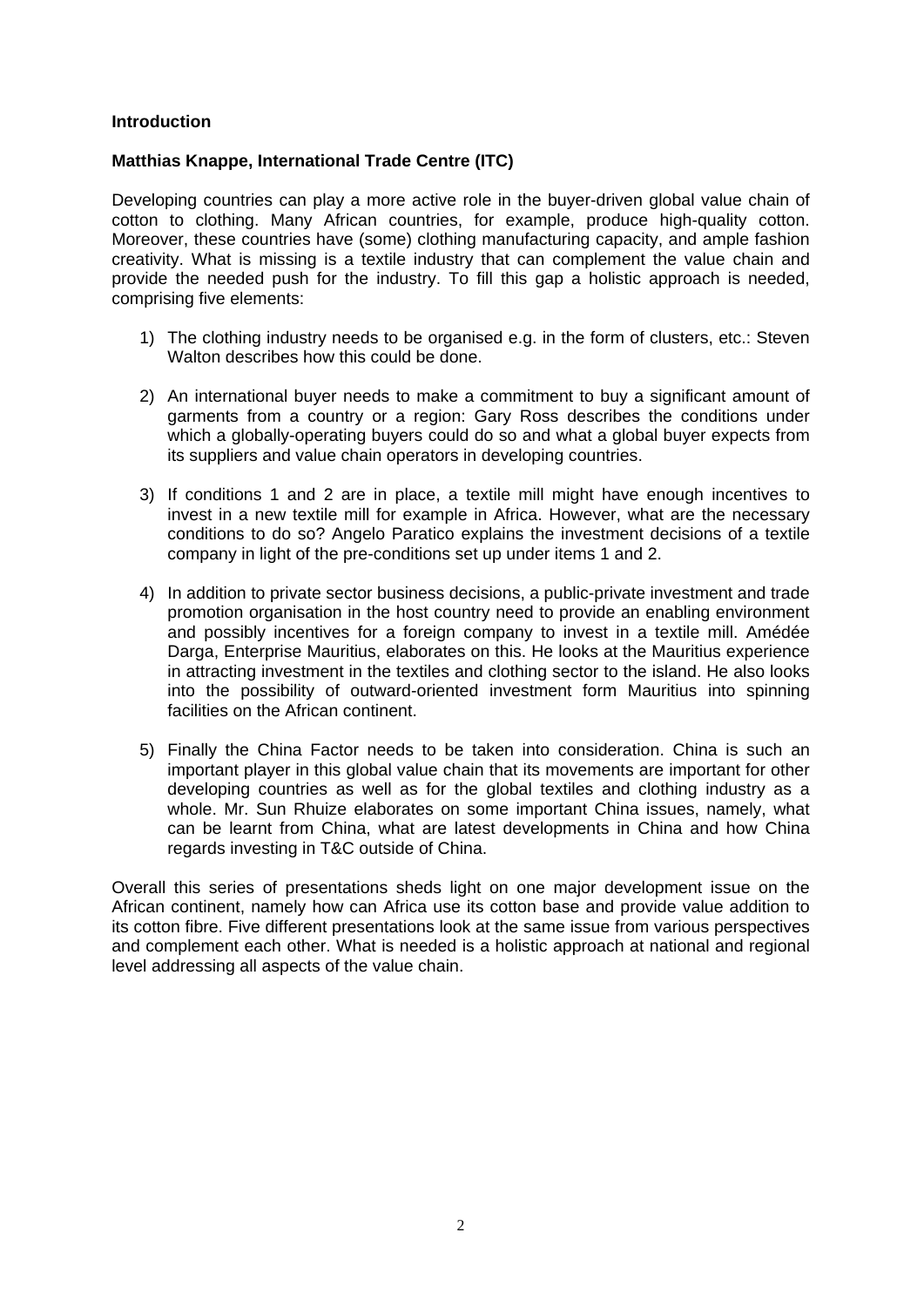# **The clothing industry needs to be organised**

#### **Steven Walton, Chairman, Wingtai International Apparel Group**

- 1. The global sourcing strategy is changing dramatically. The supply chain must be transparent and collaborative, and be able to clearly define its competitive advantage.
	- o The change in the quota regime, the emergence of private equity acquisitions and consolidation of both the supply base and the customer base have all been contributing factors to the changing sourcing strategy.
	- o Customers demand 'total' compliance and visibility in the supply chain. As such, this is a must, and an 'open door' policy must be marketed to build trust. The industry must be built around social, environmental and corporate compliance.
	- o The win-win of competitive advantage combines low WIP (work in progress), high connectivity and a strong understanding of the customer. Supply management must understand a fast-moving industry and the need to create the core competencies that surround fast fashion. Lean production, welltrained workers, access to materials, trims, and chemicals (washing) and an efficient inland infrastructure and port mechanism are all required.
- 2. Understanding your customer, and being able to create 'real' partnerships both with regional suppliers and your targeted customer are crucial.
	- o What are the value drivers of the chosen customers?
	- o How do they operate and buy?
	- o Where is their current production base? What are the strengths and weaknesses?
	- o What does a partnership mean? Commitment, investment, flexibility, open appraisals and joint problem solving.
	- o Cross-fertilization of staff for training both technically and culturally
	- o What is the inspection system? When and whom?
	- o How does the regional supply work? Customer-driven or production-driven?
	- o Do internal payment and trade terms synchronize with the export trade terms?
	- o How does the banking system work? What industry incentives and trade financing are in place?
- 3. Supply chain solutions (technology) are driving change; hence the regional supply chain must be prepared to understand and adopt them.
	- o PLM (product lifecycle management) is the key term these days. There are various products on the market, but the industry leaders are implementing solutions which connect all aspects of the design and development of a product, through to sampling, merchandising, bulk material management, production and delivery. Any supply chain must be educated and prepared to adopt.
	- o Factory floor efficiency and knowledge of the exact status of each order by size and colour is a must. Inexpensive solutions are now being rolled out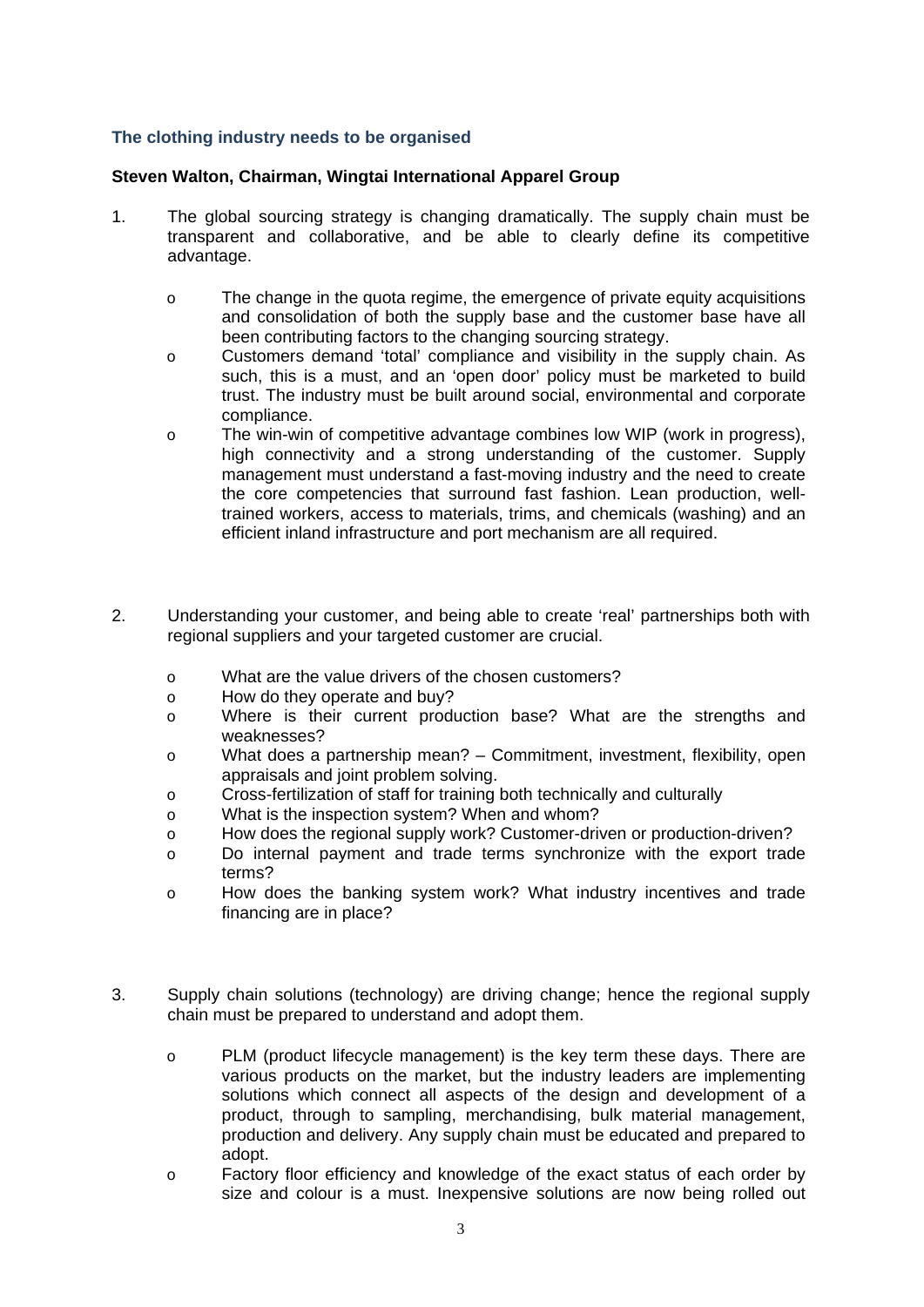across Asia, such as factory floor RFID, which updates data for management every five seconds.

- o In addition the supply chain must have:
	- Access to well-trained staff (set up training centres);
	- Production management and supervisors who understand international quality standards and requirements;
	- Stable and predictable labour and economic policies;
	- Uninterrupted supply of electricity and water:
	- Broadband connectivity:
	- **Low tax regime to encourage re-investment;**
	- International trade agreements to allow the import and export of materials and goods at low duty rates or no duty.

4. Regional authorities must be able to provide a one-stop shop for any investor or supplier wishing to set up an infrastructure.

#### **An international buyer needs to make a commitment to buy**

**Gary Ross, (until recently) Corporate Vice President Global Manufacturing & Sourcing, Liz Claiborne Inc.**

**The retail landscape in America continues to change. Shopping patterns continue to evolve.** 

1. Consumers have more choices:

 Too many stores Too much product Too few customers

- 2. Shipping to different retails channels now allowed by buyers.
- 3. Consumer confidence is mixed:

 Subprime liquidity working its way around the world Interest rates are falling Commodity and energy prices remain volatile Inflation is raising its ugly head

- 4. Barriers to entry are low.
- 5. Demands of retailers are increasing:
	- **Exclusivity** Innovation Flexibility Fashion Infusion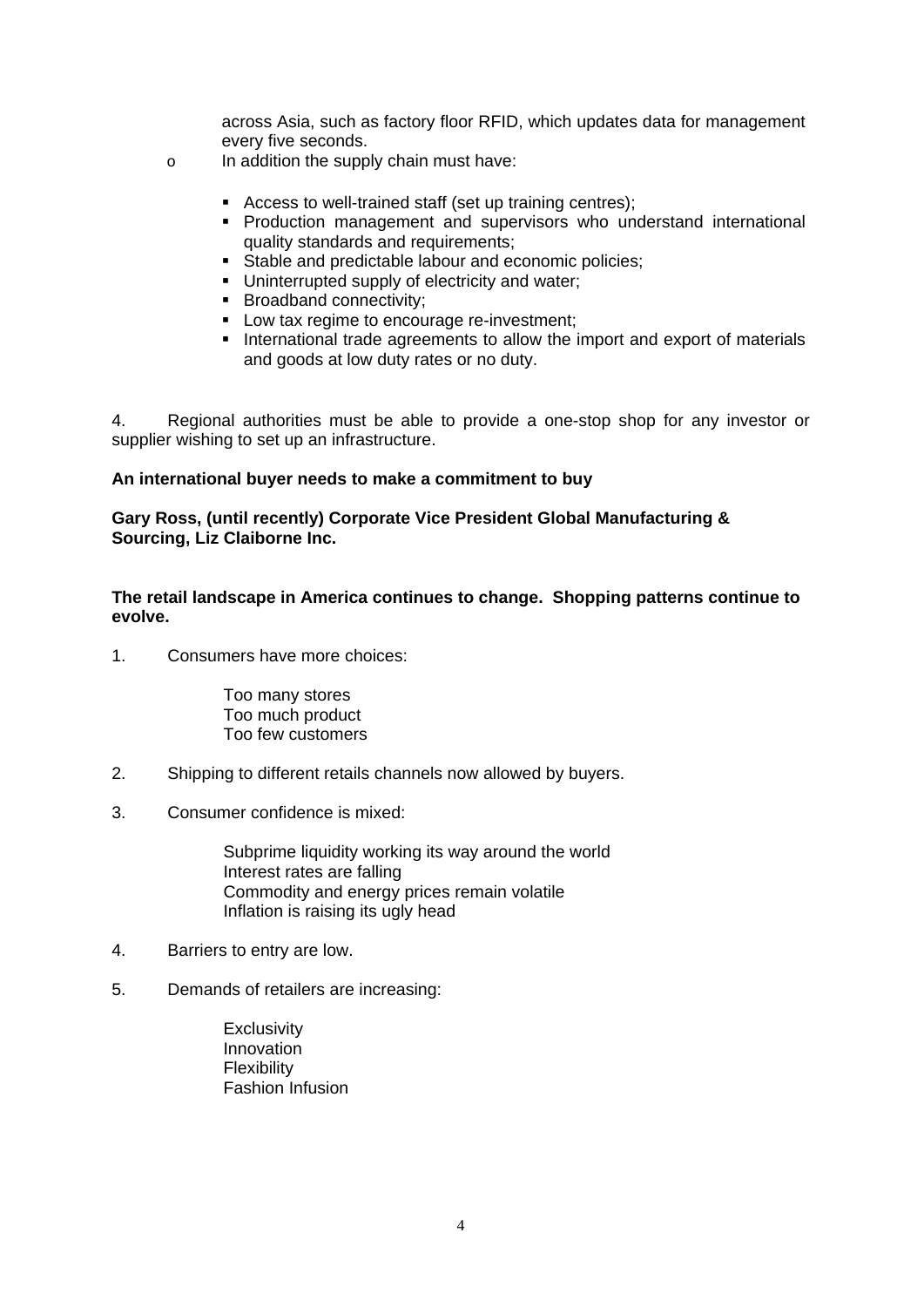#### **Speed to Market**

Bringing a great product to a market faster is a strong competitive advantage. It will separate the winners from the losers. Companies can be paid for speed.

#### **Demand Chain**

The traditional supply chain must be redefined. The term supply chain implies taking a product off the shelf to satisfy demand. Supply chains must become demand chains. Manufacture more of what the consumer really wants instead of what we think they want.

#### **Best Practices**

I have looked outside our industry for best practices. I have studied Toyota, Best Buy, Campbell Soup and Dell. Everyone is looking for the Holy Grail. There is no magic or silver bullet. The industry that most mirrors ours is the food industry.

What is fashion?

Fashion means freshness

Fashion is perishable

Fashion has a limited shelf life

Speed and decision-making are linked. We cannot separate the two. Speed in mind speed in action.

# **Source product from a vendor not a country**

The marketplace is unforgiving. Companies must align themselves with vendors who have consistent, predictable and dependable performance. Governments can facilitate the transaction but vendors must deliver first quality product on time all the time.

#### **Buy product not process**

Vendors must offer full package sourcing.

# **Vendors can compete on three areas: Price, Quality and Service**

If price is the only differentiator, it will be the first step to bankruptcy, because someone can always do it cheaper.

Regarding quality, it is no longer an area of differentiation; instead it is the price of entry. Those who have survived this long are deemed to be capable of meeting the quality standards of their customers. So that leaves everything else or as I just referenced it, service.

#### **Service attributes that are necessary for a vendor to compete on a global basis**

1. Compliance: Workers must be treated with respect and dignity. Good working conditions are productive working conditions. Product must be manufactured under appropriate country of origin laws. Products must also be kept secure throughout the supply chain (CTPAT).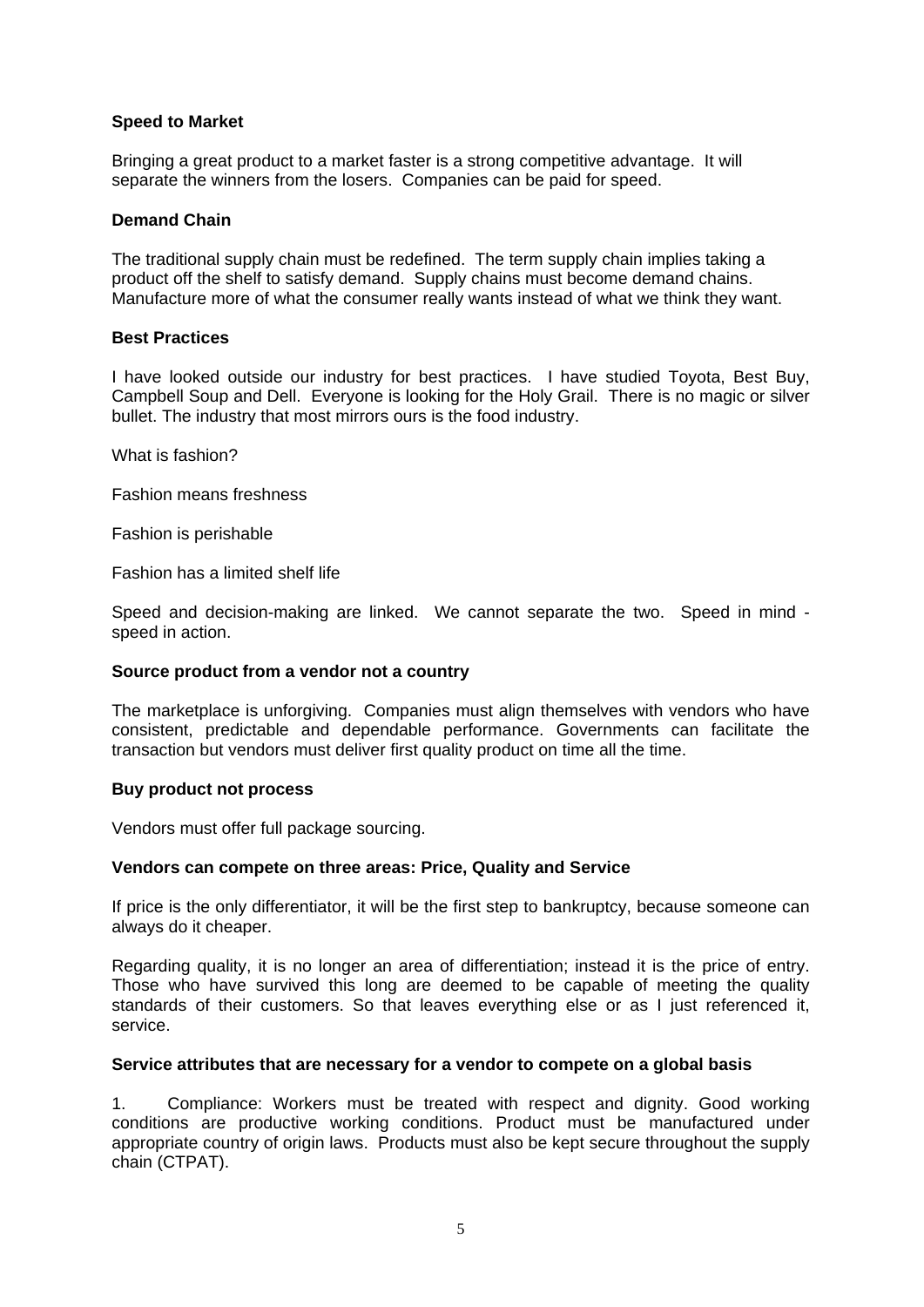2. Operational: Strong and stable management who are well capitalized and have consistent standard operating procedures.

3. Product development: Strong knowledge of brands' unique aesthetic and attitudes will be essential to interpreting design specifications. Strong pattern-making skills will be required.

4. Certification: I recommend SPC (Statistical Process Control) for all critical operations. Utilization of spectrophotometers to consistently match colour. Certified inhouse testing and advanced engineering will enable vendors to deliver first quality product on time all the time.

5. Manufacturing: Fast and flexible. Vendors will need to develop multi product capabilities. Shorts runs at high speed are a way of life. Setting up modular lines dedicated to quick turn production.

6. Distribution/logistics: Vendors will need to develop the proficiencies necessary to manage inventory, pick and pack orders and wherever possible, ship them directly to customers.

7. Technology: Technology is a competitive weapon. Vendors will need to invest in technology that is compatible with and complements that of their customers. Yesterday, the most difficult task we had to do was make the garment, tomorrow, it will be the easiest.

# **What can counties do to help to advance their apparel industry's competitiveness.**

Remove barriers to speed: Time is money.

- 1. Eliminate red tape and bureaucracy.
- 2. Speed custom clearance process for import (fabric and trims) and export of finished garments (import and export).
- 3. Liberalize work permits for skilled labour.
- 4. Invest in infrastructure projects that support industry (modernize ports and roads, cargo handling).
- 5. Tax incentives to attract foreign direct investment.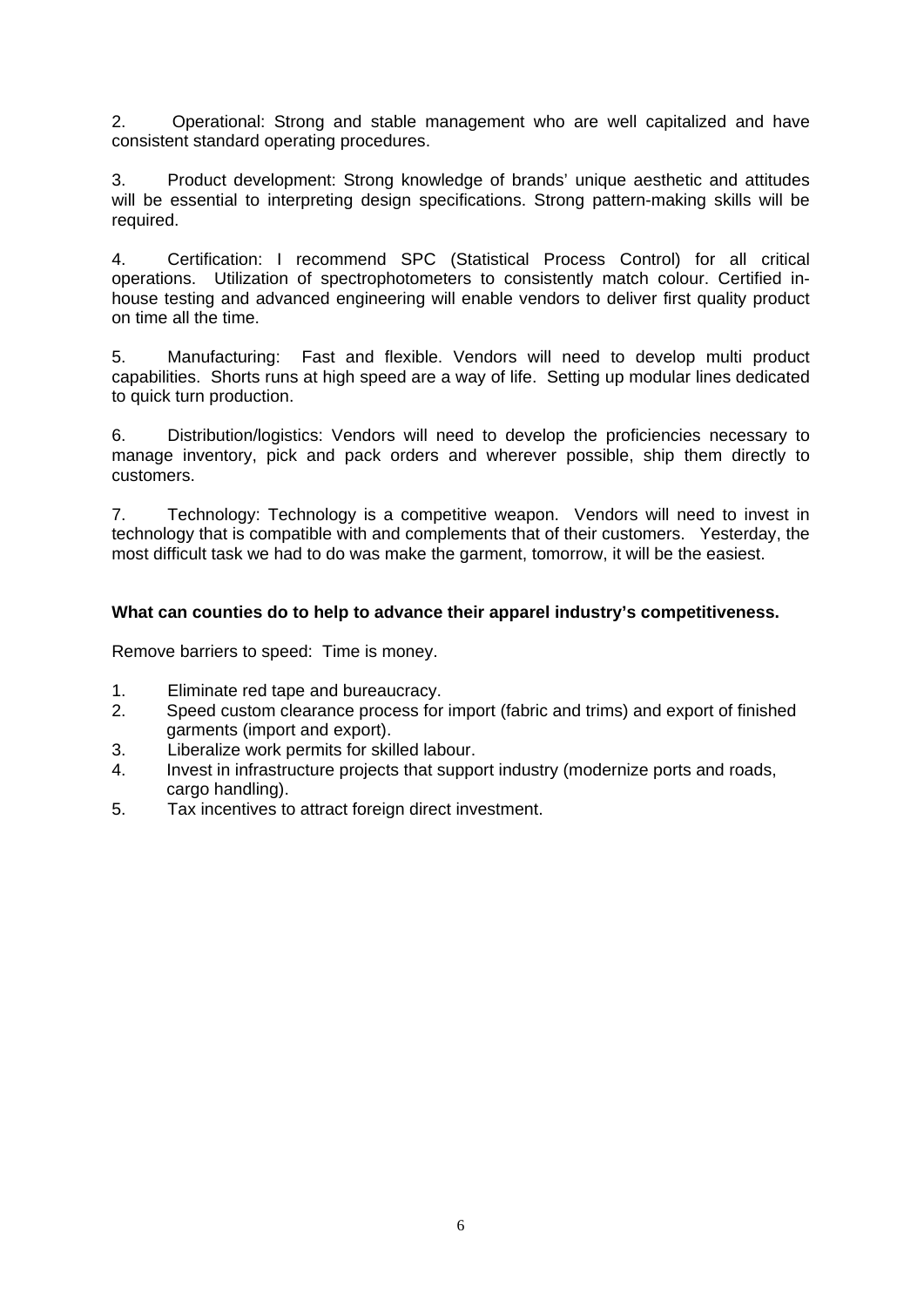#### **The Government needs to set the enabling environment**

#### **L. Amédée Darga, Chairperson, Enterprise Mauritius**

#### **There is no reason why Africa cannot provide more in the supply chain than just world-class cotton.**

Mali, Burkina Faso and Benin in West Africa, Malawi, Zambia and Zimbabwe in the Southern region are world-class cotton producers. There are good reasons why we should be (a) capturing more benefits of the value chain, (b) creating an industrial base and an industrial culture, and (c) creating more jobs by exploiting the labour-intensive character of garment production. Right now, Sub Saharan Africa is a very minor player in the world clothing trade – 1.0%. While it is true that the retailing sector captures the lion share of the value chain (57%), fibre captures only 4%, and the fibre, yarn, fabric and garment part captures 43% of the share.

Why has it not happened and what needs to be done to make it happen?

If there is a policy determination, there is a will. It is a matter of deciding to put in place proper conditions to ease up investors both local and foreign into doing this business. The garment production part is the less difficult because it is less capital-intensive even though it requires good strategic management capacity. The yarn and fabric production part is much more capital intensive and it is, therefore, an area where FDI is necessary.

In the new geopolitical context where China-Africa cooperation has been given a major thrust, China is regarded as a partner who could provide investment support into the capitalintensive missing link in the supply chain of the region, namely spinning and weaving. This would immediately provide cheaper inputs to garment production, give flexibility and fast response capacity. Mauritius successfully negotiated a US\$ 200 million investment from China into a major industrial zone where spinning, weaving and production of accessories will feature prominently.

#### **To exploit competitive advantage, the best strategy is not to think national but regional and to build a "local" regional supply chain.**

Spinning and weaving requires important and reliable power and water supply capacity. Hence a regional perspective will allow to capture the existing resource endowments and to exploit regional complementarities.

However, the region must be focused to:

- Improve integrated supply systems.
- Promote investment in the spinning and weaving sector.
- Negotiate partnerships and alliances within and outside the region.
- Harmonize and rationalize tariffs and trade regulations, amongst which the elimination of all tariffs for intermediary products from within the region, and the elimination of all tariffs on clothing throughout are crucial so as to build a strong market within the region. In addition, a common external tariff on clothing should be considered.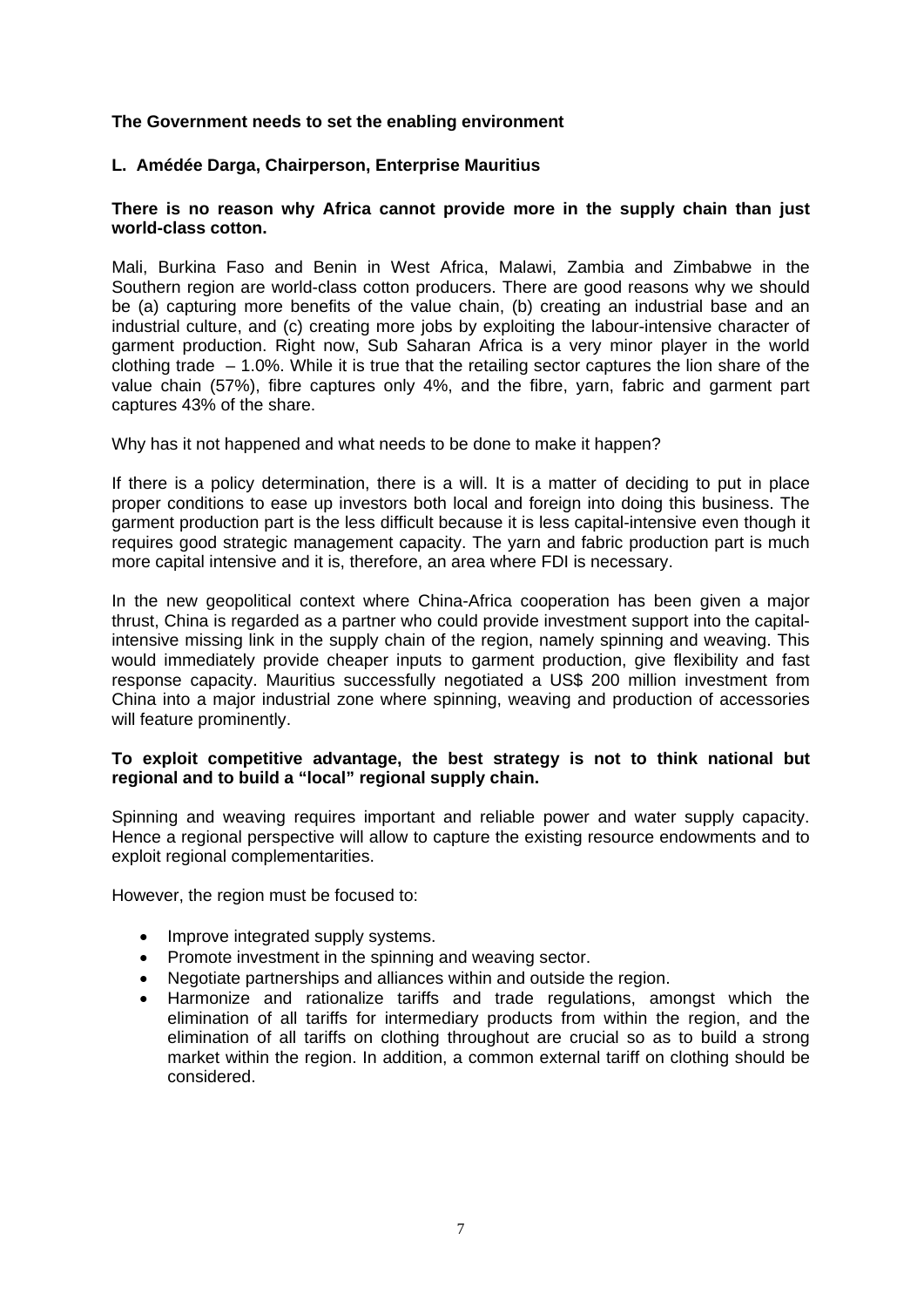#### **The Market is not only where everybody is looking**

The traditional export markets for Africa have been the USA and EU. They are indeed the biggest markets. However, on the one hand they are the most sophisticated markets in terms of supply chain and sourcing strategy, which is driven by retailers. Competing in these markets is more than just a price issue. Nonetheless, the AGOA facility for lesser developed economies only requires a single transformation rule of origin. The new EPAs agreements for LDCs offer similar opportunities.

On the other hand, the textile and clothing markets in the EU and USA are shrinking in relative terms due to the demographics and the present difficult economic situation. In contrast the market size for textile and clothing products is expanding in emerging countries like India, South Africa and the Middle East where an emerging and middle class with increasing buying power and a strong demand for clothing is growing fast.

Bilateral trade agreements with emerging market economies are not unthinkable. In addition, newly negotiated GSTP facilities and duty-free market access for LDCs present opportunities for African countries to develop new markets.

#### **The role of governments in achieving these goals**

The achievement of these goals requires a deterministic developmental approach from governments. The creation of conducive conditions of doing business, infrastructure capacity development, establishing financial instruments, including equity financing capacity, support to technical capacity building for enterprises, institutional capacity building for investment and export promotion are items that governments need to address.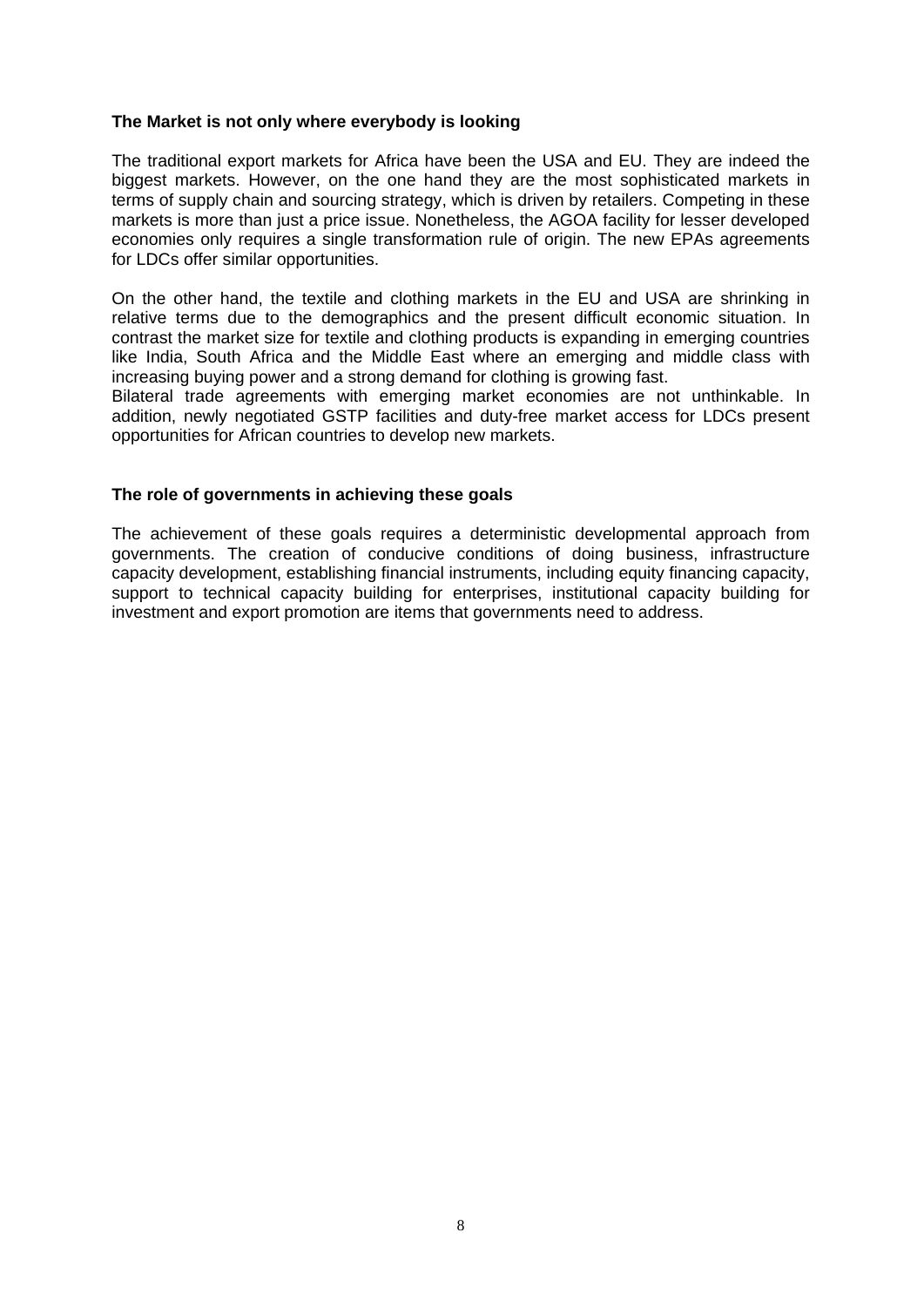#### **Textile investment needs to be attracted**

# **Angelo Paratico,Vice President, Candiani Denim (Far East)**

#### **Political stability, low taxes and an export-oriented infrastructure are key ingredients to attract textile mills**

This is a complex issue, which requires a complex, but not necessarily too complicated, answer. As a philosopher once said, we can only explore the unknown using what we know as a yardstick.

Let us consider now the practical example of our company, Candiani, which is located near Milan, Italy. With 650 workers and a turnover of USD 300 million annually, it is a fully integrated cotton mill specialized in the production of denim for the high-end market.

Producing denim means running a vertical mill, which is the only way to keep all the quality parameters under control. It seems a simple process to produce denim because it looks a simple fabric, but in reality it is extremely difficult to keep a constant standard of quality.

At Candiani, on the one side we have bales of cotton entering the warehouse and on the other side we see the finished fabric coming out, rolled up and packed, bound for the port or for the airport. Genoa is about 3 hours away and Malpensa international airport is about 20 minutes away.

Let us now imagine for a few minutes that Candiani is not Candiani, no longer a denim mill, but a continent: Candiani is Africa.

The cotton we are using is not growing in our backyard and this point is, after all, not important. About 20% of our mix comes from West Africa and, unfortunately, we cannot use as much of it as we would like to, because it contains too many impurities (e.g. dust and honeydew) that will block the spinning machines. If the simple process of cleaning could be further improved in Africa, we could use more of it.

We spin and then weave around 20 thousand tons of cotton every year and then about 60% of our production is exported all over the world, about 35% to the United States, mainly to California, where in the last 10 years a rich industry of garment-making and washing has sprung out of nowhere. The only reason to be in California is in fact due to fashion, industrially it makes no sense.

#### **Fashion is driving (textile) technology**

Technology must follow fashion. This fact means that an integrated industrial company like Candiani, or a series of industrial complexes must be ready in terms of machinery and chemicals so as to follow the market trends set by fashion designers. These act like antennas, capturing the mood of people and translate it into practical style.

A good example to quote is the return of the shuttle looms, i.e. an old type of machinery that, industrially speaking, has no reason anymore to be used. However, a fashion designer wanted to imitate the look of old jeans made with selvedges inside the legs. As a result, our company had to find and install old shuttle looms, which had been out of fashion for more than 40 years. We had no choice but to follow and re-install them.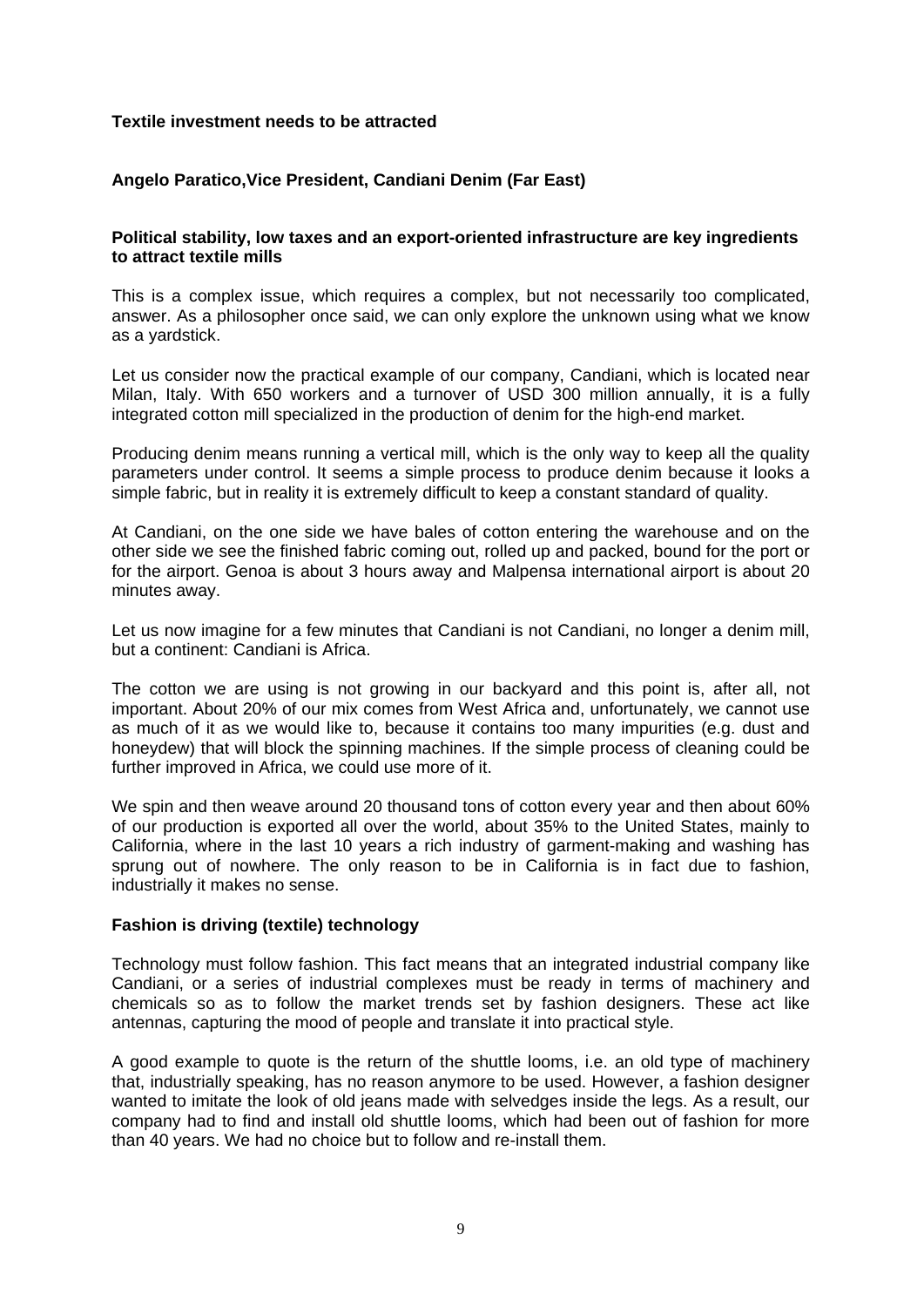In many developing countries we are not talking about the high-end market, but still, it is worth exploring. For instance, Ghana has strong artistic traditions; some Ghanaian artefacts influenced the Art Deco movement in France, just to cite a well-known example. Our company is strong and going well in spite of the global recession, simply because we work closely with designers who set new trends. Without our close link to the fashion industry our company would have closed down a long time ago.

Many Asian nations had already invested heavily in textile plants in the past 20 years, but remembering that there is always room at the top, I should point out that now there could be some good chances for Africa, which were not there only one year ago. As a matter of fact, the largest garment producer of the world, China, is having problems keeping prices down and finding enough specialized workers, due to factors which do not concern us now, and Africa could seize the moment and step in. Africa should move fast before other Asian nations get their slice of the global cake!

#### **Local government should invest in infrastructure; the importance of a school of textile technology is high**

Africa, like Candiani, needs good infrastructure to prosper. Local governments should concentrate on the creation of first class airports and ports. Technicians will be able to come and go easily, and finished goods will be shipped in and out. First class hotels should be built, with all the comforts, where visitors will stay. This is the best way to attract multinational companies, which, after all, are made up of common people. Moreover, ports must be able to handle goods in containers, with efficiency and without too many bureaucratic problems.

Africa, like Candiani, needs good technicians. We have a famous school of textile technology: ITIS of Busto Arsizio, about 25 kilometres from our mill. All of our technicians graduated from there, including this speaker.

The technical contribution for the creation of a textile institute could be arranged at intergovernmental level. Private enterprise tend to look for quick returns and the setting up of such schools will require at least 7-8 years to bear fruits**.**

The governments of Africa should set up not only technical schools but also a school of design, on the artistic–creative model, to raise the image of the rich traditional crafts of their nations and move them to a higher level.

Tax-free arrangements should be set up for multinational companies willing to establish their sourcing and production centres locally. Governments could grant 'tax holidays' for, say, 10 years, and in the mean time the whole society will benefit. Large industries work as a catalyst for a complete cluster of industries that spring up to service them. A classical example that I can see in my country is the Fiat car company, created in Turin 100 years ago, which gave rise to an incredible number of industries that were connected with this carmaker at the beginning but later were able to differentiate and evolve independently.

The *conditio sine qua non* for having textile mills come to a developing country to invest are:

- Security for the technicians.
- Low or no taxes for a number of years.
- Availability of at least partially trained/skilled workforce.
- Intergovernmental agreements in force, for tax exemptions on the export.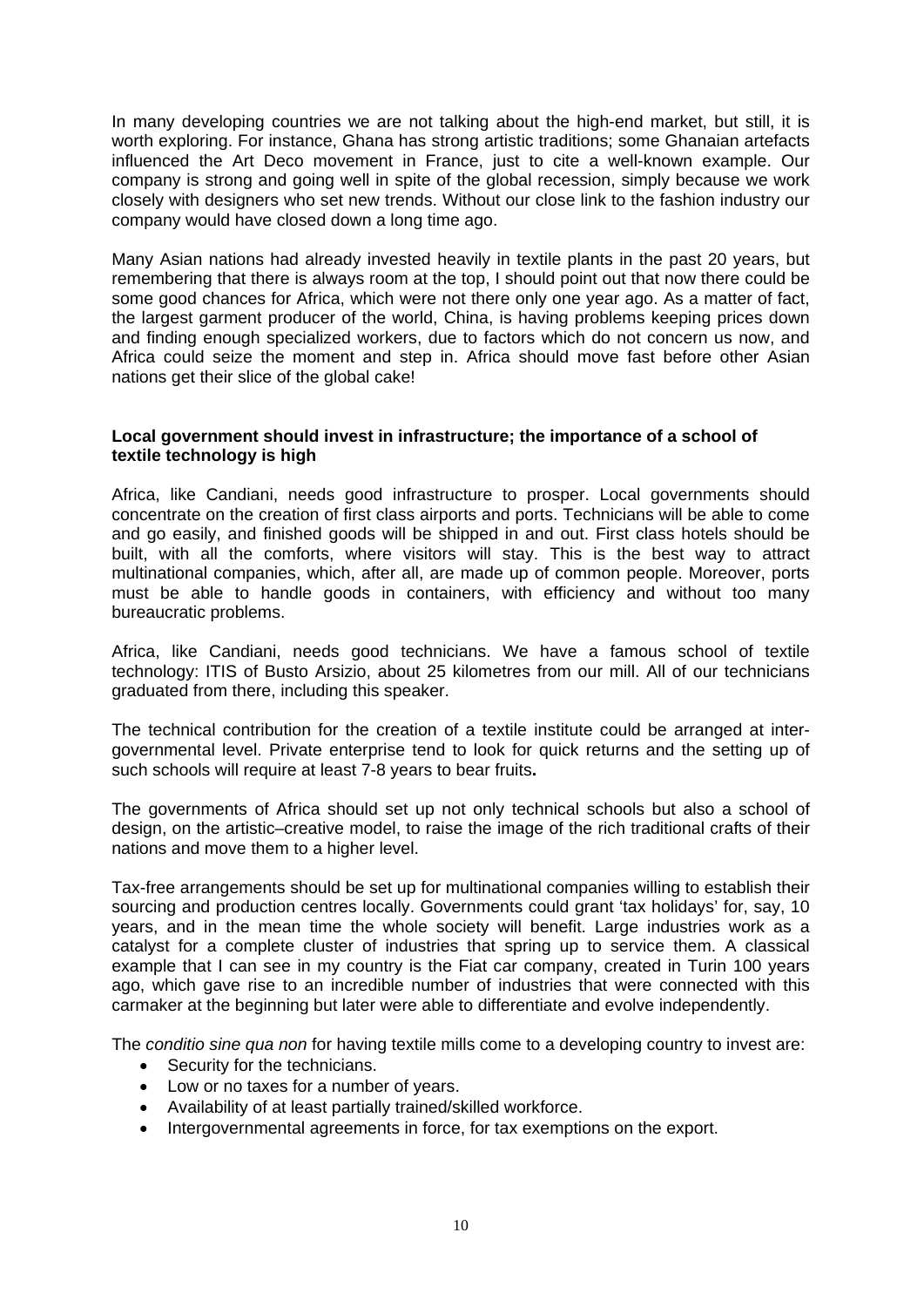# **The China Factor**

# **Sun Ruizhe, Vice President, China National Textile & Apparel Council**

#### **Global value chain – sustainable supply capacity in developing countries is important**

Investment in T&C outside of China – China's position.

The global value chain for textiles and garments is undergoing dramatic changes:

- From traditional labour-intensive to technology- and capital-intensive.
- From individual product design to integrated innovation along the chain: fibre, spinning and weaving, dyeing and finishing, cut & sew, marketing and branding, and logistics.
- From price issues to non-price issues, such as quality, environmental protection, intellectual property rights and corporate social responsibility.

In order to form a responsible and harmonious global value chain, it is necessary to align the duties of buyers in developed countries and manufacturers in developing countries. On the one hand, buyers in developed countries should be committed to taking responsibility for buying more from developing countries; on the other hand, developing countries should build up their own ability to meet the sourcing demands of buyers.

An adaptation of a Chinese saying might be useful here: Granting somebody fish is not as good as granting him fishing. This leads to a critical question: how can African countries be helped? By buying more now, or instead by helping to build up African countries' own industrial capability for sustainability.

# **A good reference for African countries – China's experience in developing its textile industry**

China's development over the past 30 years has gone through opportunity-oriented and cost-effective-oriented, towards value-added-oriented, which may give a good reference to the development of African countries.

At the early stage, China lacked expertise, capital and outside channels. Therefore, China set up policies for absorbing FDI, especially investment from overseas Chinese; preferential policies in terms of taxation were adopted. At the same time, both central and local governments made substantial efforts in building up the infrastructure, such as the transportation system and education facilities, which benefited economic growth tremendously.

At the second stage, consolidation of industrial sectors, and creation of economic zones and industrial clusters occurred. In 1986, the garment industry merged with the textile industry during the time that State-owned companies dominated industry. In the 1980s, several economic zones were established by the central government to facilitate the export business by setting up bonded warehouses and a one-stop service for customs clearance; also in the 1980s, several local governments in the coastal area started to boost the local economy by encouraging either State or private investment to set up trade-marts and a manufacturing industry. Through those efforts, the industrial sectors were integrated and industry efficiency was created; this still remains at the core of China's competitiveness.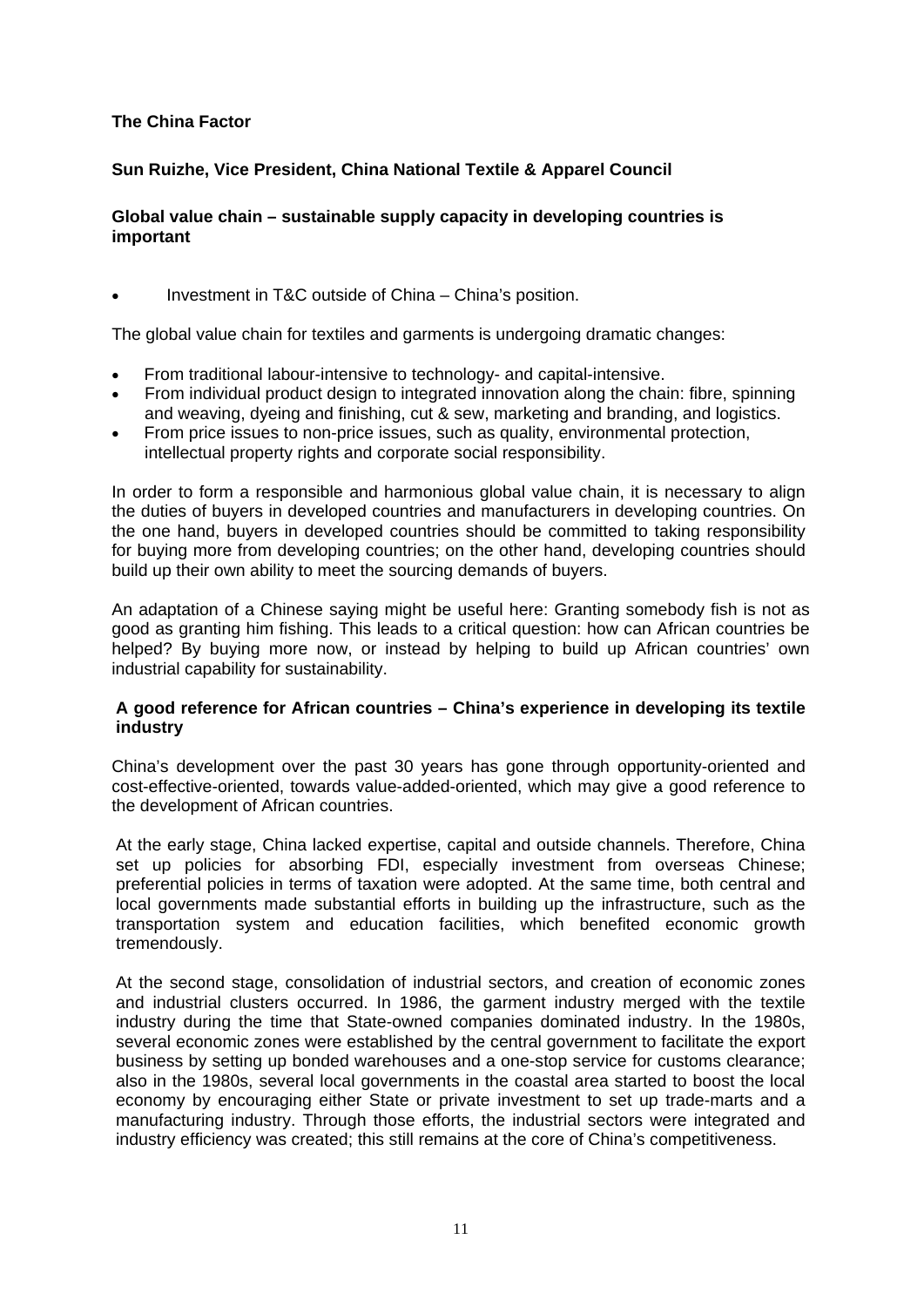At the third stage, State ownership faded out and industry withdrew from the major cities. Privately owned companies and SMEs in industrial clusters became the major players in the industry. The milestone was in 1997, when China decided to make obsolete 1 million out-of-date cotton spindles. Now privately owned companies run more than 96% of the total textile and garment business, which gives great vitality to the industry.

Starting in 2007, macro-control policies were imposed by the central government. Reducing the trade surplus, controlling investment size, environment protection measures, and more rapid currency appreciation, together with the growing cost of raw materials, labour and use of land, gave the industry ever-higher pressures. Innovation became the mainstream thinking of the industry. The Chinese textile industry is moving ahead with the following trends:

- Continuous growth for the domestic market: by the end of 2007, domestic market share accounted for 75% of the total textile and garment output.
- More growth potential for industrial textiles: currently fibre consumption is shared between apparel textiles, home textiles and industrial textiles in the ratio 53:33:14.
- More R&D and technical innovation are being carried out by individual companies, and more collective innovations are being done jointly by upstream and downstream companies.
- Quality, environmental protection, intellectual property rights, and corporate social responsibility are now the hot topics and major implementing tasks.
- Investment is increasingly being made in inland China and outside China.

China also has great market potential for other developing countries. In fact, trade between Africa and China is growing steadily. While Africa is one of China's major sources of raw materials such as cotton, the export of African textiles and garment to China is also increasing.

|                     | 2007             | 2006             |  |
|---------------------|------------------|------------------|--|
| <b>Total Import</b> | 2459.125         | 3632.303         |  |
| From Africa         | 305.425 - 12.42% | 538.101 - 14.81% |  |
| From North America  | 1173.807         | 18105.174        |  |
| From Asia           | 868.197          | 1032.300         |  |
| From Australia      | 109.620          | 224.723          |  |
| <b>Others</b>       | 2.077            | 26.662           |  |

# **China's Cotton Import (thousand tons)**

#### **China's Import of Textiles & Garments from Africa**

|                                | 2007 (mil. USD) | Increase over 2006 (%) |  |
|--------------------------------|-----------------|------------------------|--|
| <b>Textiles &amp; Garments</b> |                 | 83.87                  |  |
| <b>Textiles</b>                |                 | 6.61                   |  |
| Garments                       | nr              | 156.69                 |  |